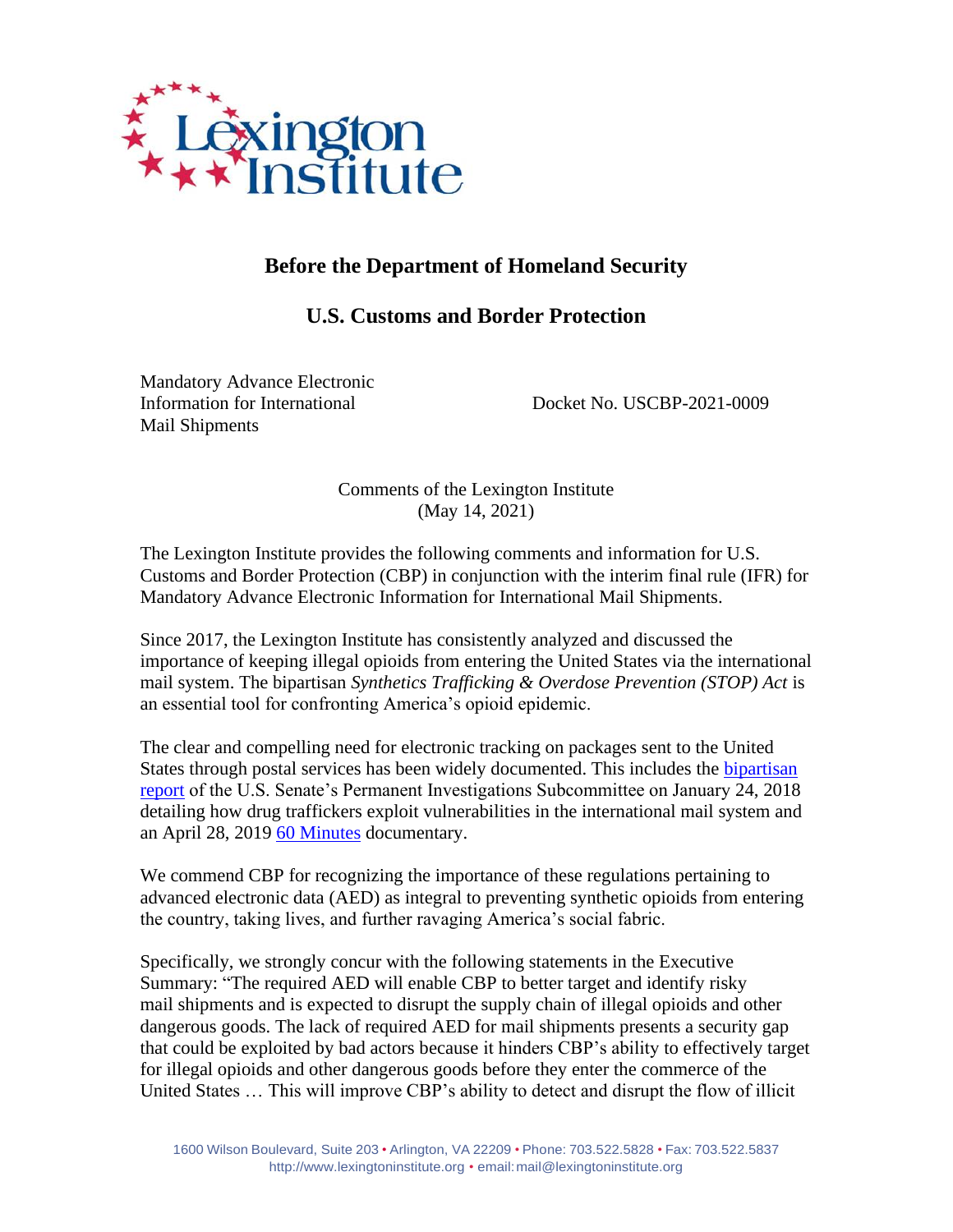supply chains that exploit the postal environment and will reduce the risk that shipments of illicit fentanyl and other dangerous goods will enter the country."

We also applaud the following language in *Section V. Statutory and Regulation Reviews* (p. 14258 of the March 15 Federal Register): "Additionally, and critically, CDC has reported an accelerating rate of overdose deaths during the COVID pandemic, with the highest number of such deaths ever recorded in a 12-month period. The CDC has found 'an acceleration of overdose deaths during the pandemic.' This is a testament to the imminent risk of having these types of goods enter the U.S. mail stream and thus endanger public health."

The STOP Act's important objectives will be more fully realized if the following changes are made within the regulations. Our comments are organized and provided under four of the categories listed in *Section I. Public Participation* (p. 14246 of the March 15, 2021 Federal Register), along with additional concerns and recommendations, as follows:

- Comments on CBP's flexible enforcement policy
- The costs to USPS to return mail without AED
- Whether CBP should require AED on mail shipments classified as Inbound Express Mail Service (EMS) or parcel post regardless of whether these are identified as containing documents
- Whether updates to the AED should be required until the mail shipment has arrived at the first CBP port
- Additional concerns and recommendations

The Lexington Institute presents these concerns below, and we propose specific regulatory language to address some of the issues in the IFR.

# **CBP's Flexible Enforcement Policy**

The enforcement language in the IFR is dramatically different from the text of The STOP Act and the intent of Congress. There is little discussion about confiscating and refusing to deliver packages in the interim final regulations (IFR) and none on a large scale.

It is the clear intent of The STOP Act and two of its principal architects, Senators Rob Portman (R-OH) and Tom Carper (D-DE), that *all* packages originating from overseas must have AED to be delivered. Yet the IFR provides no indication that there will be widespread confiscation and refusal to deliver packages without AED. Packages without AED have continued to be widely delivered throughout America, and tens of millions of such packages enter the U.S. annually.

The STOP Act says: "The Postmaster General shall, in consultation with the Commissioner, *refuse any shipments* received after December 31, 2020," that lack the requisite AED [emphasis added].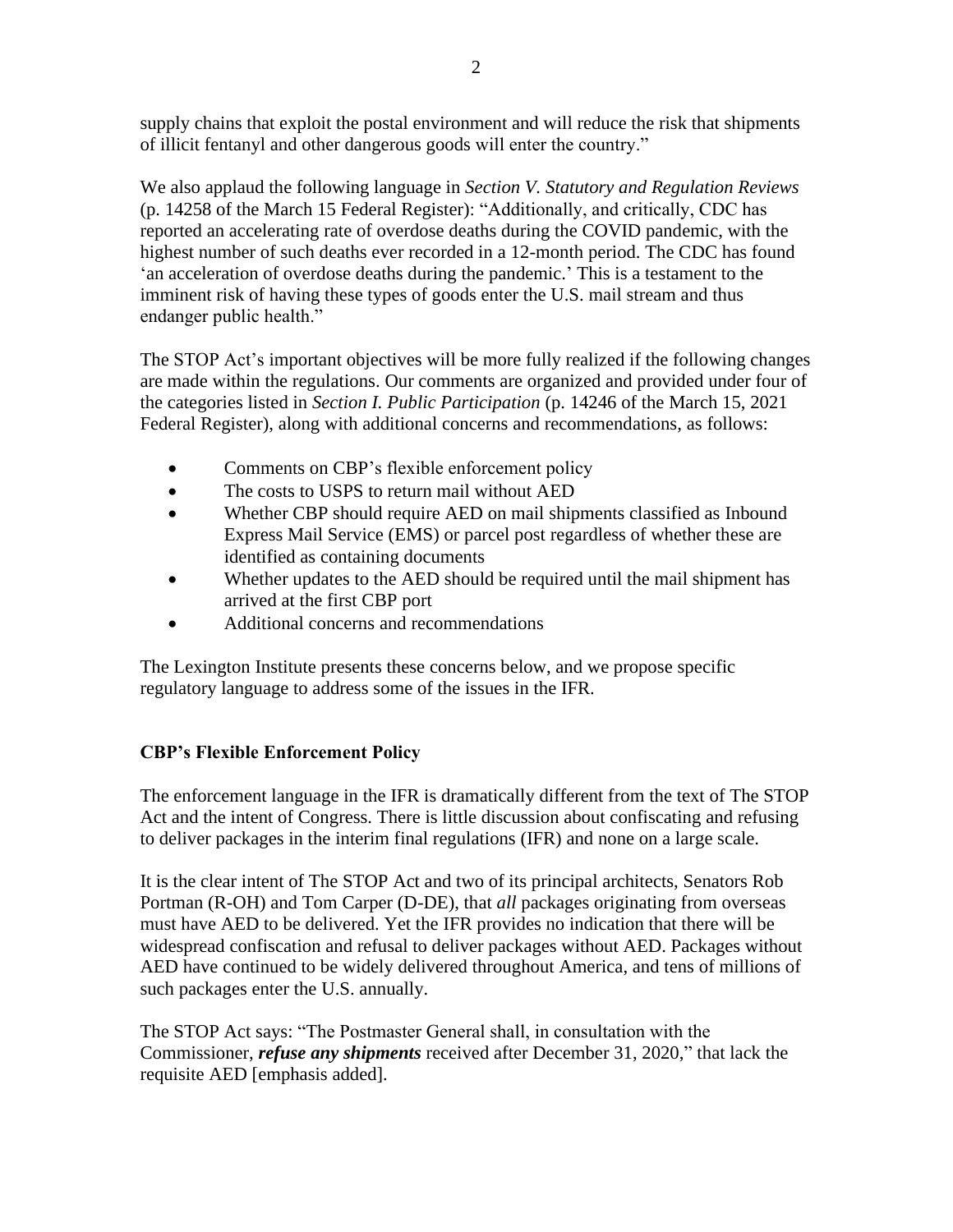Yet, on p. 14258, under *Section G. Flexible Enforcement*, the IFR says: "In order to provide the USPS sufficient time to adjust to the new requirements and in consideration of the business process changes that *may be* necessary to achieve full compliance, CBP will show restraint in enforcing the data submission requirements of the rule, taking into account difficulties USPS may face in complying with the rule" [emphasis added]. It then states this policy will continue for 12 months.

It is especially troubling that this planned 12-month delay follows the failure to issue final regulations on October 24, 2019, as legally required by The STOP Act. The failure to promulgate any regulations until March 15, 2021, more than 16 months after the deadline, means law enforcement efforts are already lagging far behind. Any additional delays are wholly unacceptable.

At a December 10, 2020 [hearing](https://www.hsgac.senate.gov/subcommittees/investigations/hearings/combatting-the-opioid-crisis-oversight-of-the-implementation-of-the-stop-act) before U.S. Senate Homeland Security and Governmental Affairs Committee's Permanent Subcommittee on Investigations, Senators were clear that they expected tough and immediate enforcement of The STOP Act. This included Senators Portman and Carper, the respective chairman and ranking member of the subcommittee, who worked closely together on the subcommittee's January 2018 bipartisan report about opioids entering the U.S. via the international postal system from China. Both championed passage of The STOP Act.

Senator Portman [said:](https://www.portman.senate.gov/newsroom/press-releases/permanent-subcommittee-investigations-hearing-portman-highlights-need-usps) "As noted, on January 1<sup>st</sup>, the Postal Service and CBP will be required to refuse any international package without AED. This means that because deadlines weren't met, a substantial number of packages will be turned away starting on January 1, 2021."

Senator Carper [agreed:](https://www.hsgac.senate.gov/imo/media/doc/2020-12-10%20Carper%20Opening%20Statement.pdf) "The law is clear. As of January 1, 2021, the Postal Service must start refusing packages without Advanced Electronic Data. According to a briefing our staff received this week, this could mean 130,000 mail pieces a day, or about 4 million every month."

Furthermore, the Universal Postal Union has made clear to its 192 member countries that they must be prepared to abide by strong U.S. enforcement of The STOP Act. In a January 22, 2021 publication, its Postal Operations Council wrote:

> "If international postal items are dispatched to the US without requisite EAD after 31 December 2020, they will therefore be deemed inadmissible under the aforementioned provisions of the Convention Regulations (as well as the domestic US STOP Act legislation). Designated operators of other Union member countries are thus advised to take measures as to ensure that their international postal dispatches meet such EAD requirements in order to be accepted into the United States."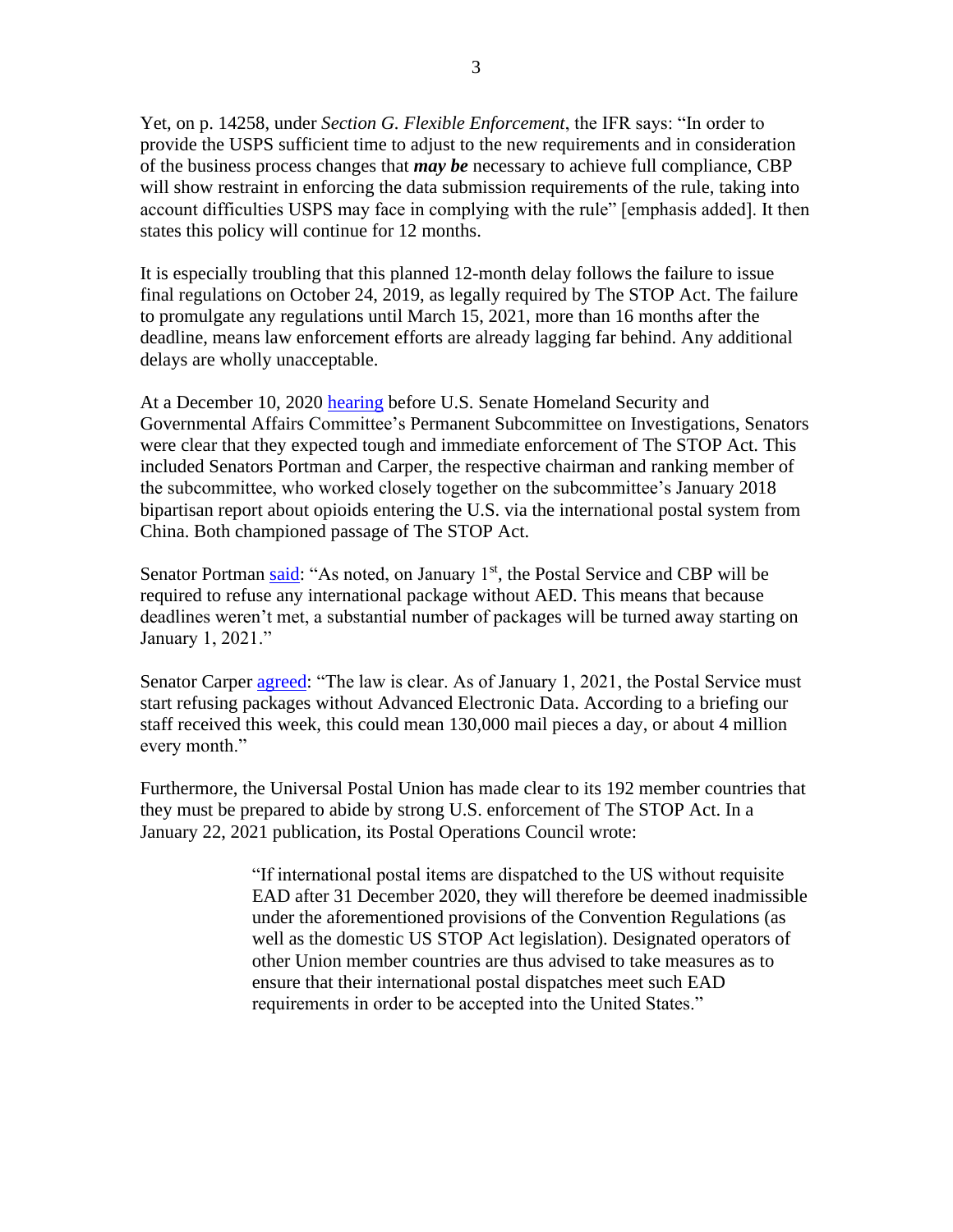#### A Need for an Emphasis on China

The IFR also fails to make a clear distinction regarding China in enforcement efforts. China is the source for the manufacture and export of most illegal fentanyl and other opioids products to America. China also accounts "for nearly three-quarters of all inbound packages" to the United States according to the Office of Inspector General of the U.S. Postal Service, in a [September 30, 2020 report.](https://www.uspsoig.gov/document/implementing-advanced-electronic-data-challenges-and-opportunities)

As one of the world's pre-eminent economies, China has the resources and ability to quickly install AED on all outbound shipments. Yet from various estimates 10 to 20 percent of packages sent from China to the United States still do not have AED, meaning tens of millions of such packages will continue to be delivered to Americans under the IFR.

Following the enactment of The STOP Act, China instituted AED requirements on November 8, 2018, via an announcement by its General Administration of Customs, No. 164 of 2018. U.S. businesses and others had less than three weeks to comply with the regulations and did so.

We can and should be able to expect all Chinese shippers to comply with requirements for AED. Confiscating packages without it, or refusing to accept their delivery from China Post, is the single most important action that America can take to implement The STOP Act. It will quickly spur China's compliance with U.S. law. That should be a key focus of the CBP regulations.

#### Reduce Broad Country Exemptions

Another troubling component of the IFR is the number of countries that will have exemptions from AED requirements. Exhibit 7 of the IFR (p. 14268) predicts that 105 countries will provide AED information to the United States in 2021. As there are 192 countries in the Universal Postal Union, this means that 87 countries will not be providing AED on items sent to the United States.

During the December 10 hearing, the U.S. Postal Service and CBP acknowledged that exempted countries could ultimately number more than 130, and it would include developed economies like the United Kingdom.

Compounding the reasons for this are likely transshipments. China, for example, has extensive commercial and other relationships with many underdeveloped countries in Africa that do not have AED within their postal systems. This provides ample opportunity for criminal enterprises to work with nefarious intermediaries who will repackage and send items to the United States without AED.

Once we achieve full AED compliance with China, inspecting and seizing transshipments of illegal opioids will be even more important.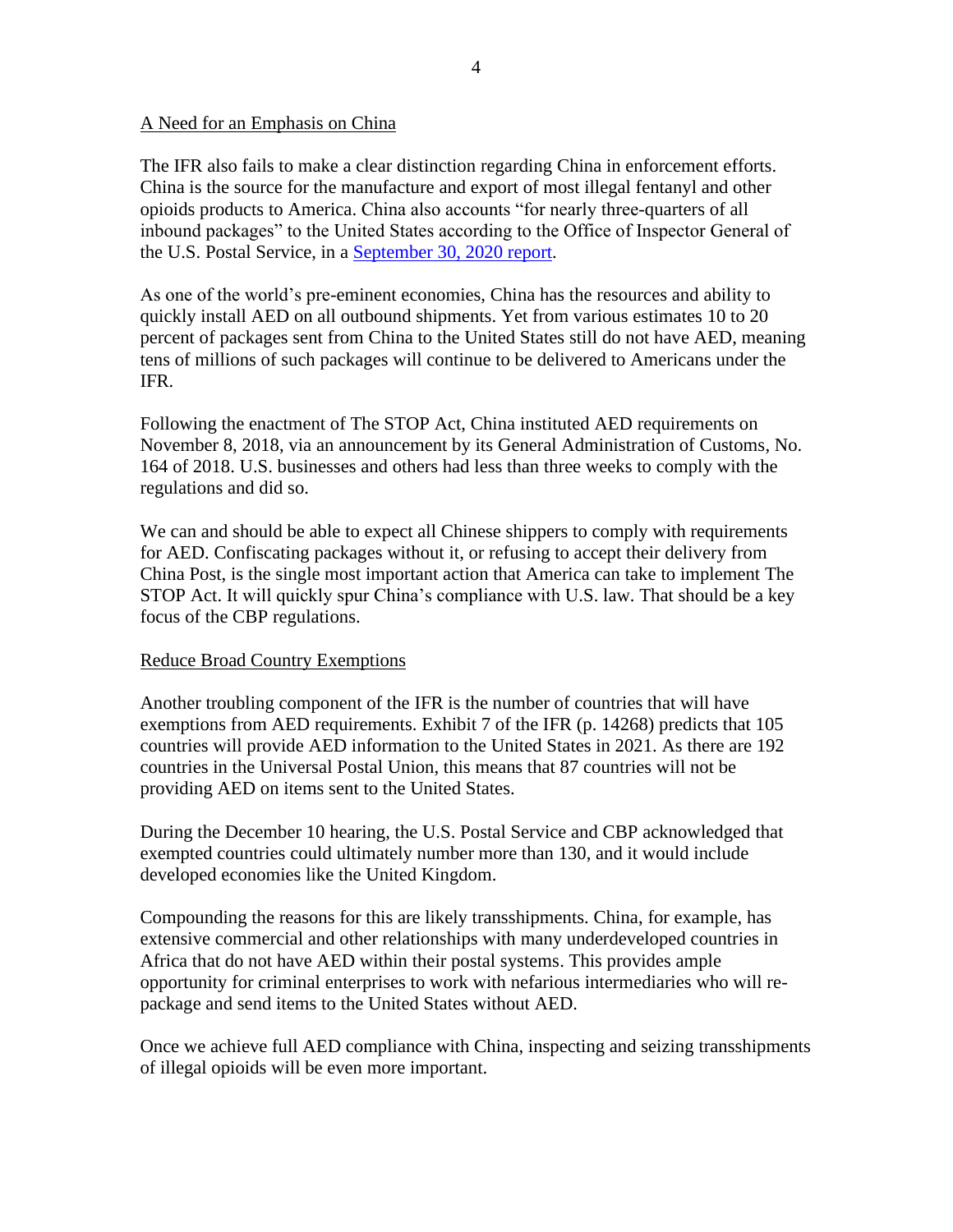No countries should be granted an exemption. Existing exemptions should be closed as soon as possible and in no case last longer than 90 days. The Lexington Institute proposes the following timeframe language to replace the language in § 145.74(e) [changes bolded]:

(e) *Exclusions from AED requirements for mail shipments from specific countries.* Pursuant to section  $343(a)(3)(K)(vi)$  of the Trade Act of 2002 (19 U.S.C.  $1415(a)(3)(K)(vi)$ , CBP, in consultation with USPS, may determine that a specific country or countries do not have the capacity to collect and transmit AED, represent a low risk for mail shipments that violate relevant United States laws and regulations, and account for low volumes of mail shipments that can be effectively screened for compliance with relevant United States laws and regulations through an alternate means. In such case(s), CBP will inform USPS that mail shipments from that specific country or countries are excluded from the AED requirements in this section **for 90 calendar days from the publication date of this rule in final form in the Federal Register. After the expiration of the 90-day period, any excluded country must comply with the AED requirements in this section.** 

The United States has shown strong leadership and good faith in working with the Universal Postal Union to expand AED technology. These efforts should be re-doubled. If necessary, additional financial assistance should be provided to the UPU or directly to certain countries' member postal services to install AED systems. However, these countries have had more than had  $2\frac{1}{2}$  years to prepare to implement the systems, any extension beyond 90 days is harmful to U.S. national interests and should not occur.

### **Costs to USPS to Return Mail Without AED**

We agree with the thrust of the IFR that the U.S. Postal Service (USPS) should not be financially burdened with implementation of the AED program. However, it is fair and appropriate that the international customers of USPS, or their governments, should pay for related costs.

Exhibit 9 of the IFR (page 14271) shows that the total cost to all foreign post offices worldwide is just \$20 million in 2021. Exhibit 10 (pp. 14272-73) shows that the costs to CBP will be approximately \$5.6 million annually and to USPS \$5.8 million annually.

The numbers are troubling for several reasons. First, it shows that foreign posts are paying truly little of the cost to include AED information, even though there is movement among many countries, and at the Universal Postal Union, to expand the use of AED. Second, we are broadcasting to criminal enterprises that the United States is not committed to spending what it takes to better detect and seize opioids in the mail, whether sent from China or elsewhere.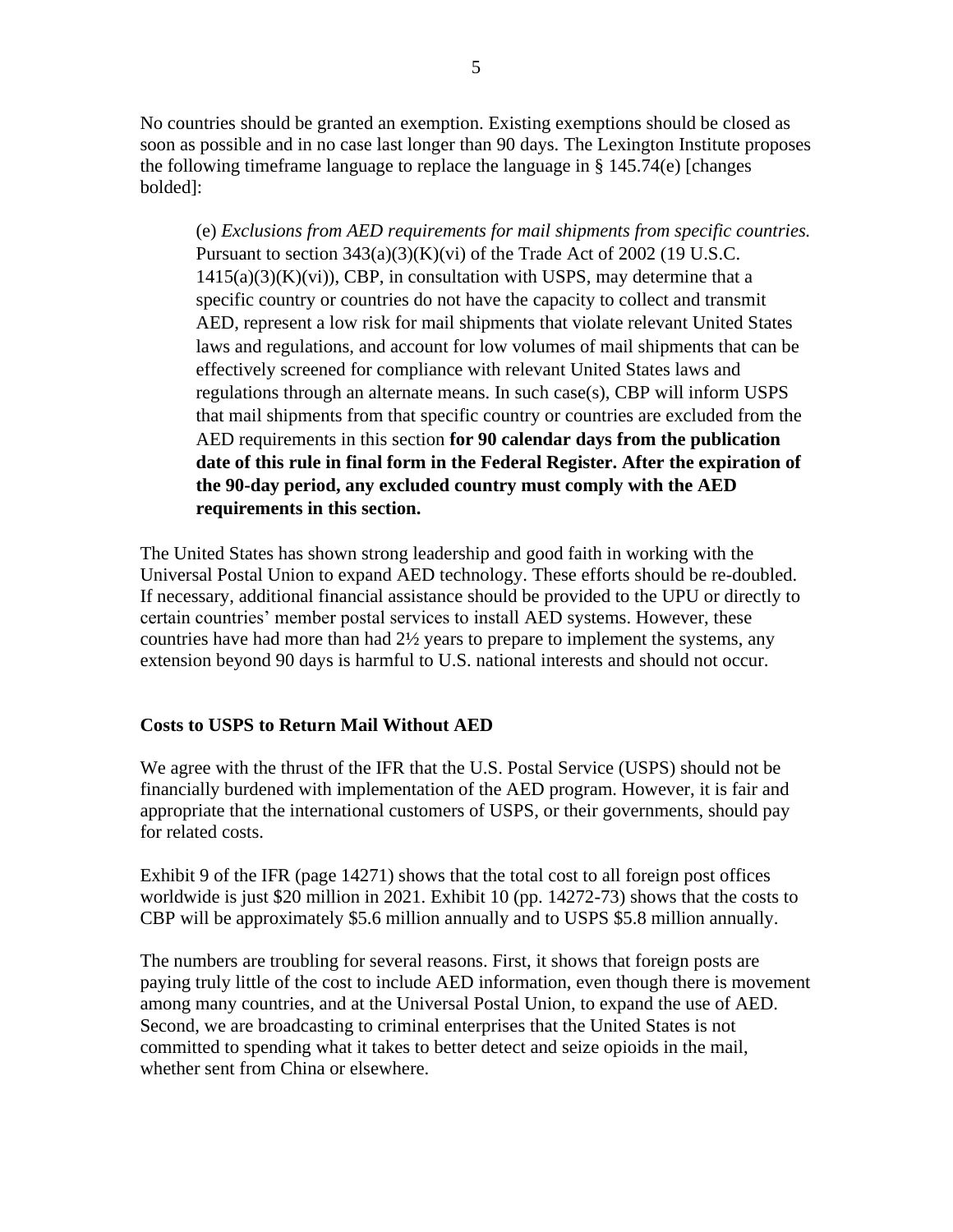Even if all the USPS and CBP funds were applied to warehousing and seizure efforts in 2021, at a total cost of approximately \$11.3 million, it would barely make a dent in the tens of millions of packages still entering the country without AED.

CBP should impose fees on all international packages coming to the U.S. These costs would be paid by the shippers, in China and elsewhere overseas. At the reasonable cost of \$1 per package, this would raise approximately \$500 million annually, which should be dedicated to fund enhanced enforcement.

Without at least the serious, credible threat to impound and refuse to deliver large amounts of packages from China and elsewhere without AED, there will be no real incentive for foreign posts to require it. Furthermore, organized criminal enterprises will simply be emboldened by the IFR, the small amount being spent, and the absence of a rigorous confiscation program.

## **Whether CBP Should Require AED on Mail Shipments Classified as EMS or Parcel Post Regardless of Whether These Are Identified as Containing Documents**

According to the [Drug Enforcement Administration,](https://www.dea.gov/factsheets/fentanyl) fentanyl is 80 times more powerful than morphine. A few ounces can be shipped in a small envelope that the shipper, i.e., the international crime organization, claims to be documents. As such, AED information should be required on items that the shipper declares are documents.

Of note, the IFR says on p. 14255, "AED is not required for Letter class mail-documents or for items for the blind consisting of correspondence, literature in whatever format including sound recordings, and equipment or materials of any kind made or adapted to assist blind persons in overcoming the problems of blindness (up to 7 kilograms)." This is a glaring loophole that must immediately be closed.

The Lexington Institute proposes the following regulatory language to replace the current language in § 145.74(b):

(b) *Inbound international mail shipments where AED is required.* CBP must electronically receive AED from USPS for any inbound international mail shipment.

## **Whether Updates to the AED Should Be Required Until the Mail Shipment Has Arrived at the First CBP Port**

We support this principle as more data enables better identification and seizure of opioids in the mail. It is important that such a practice, though, not lead to procrastination or complacency from foreign posts in excluding information at the time of initial shipment.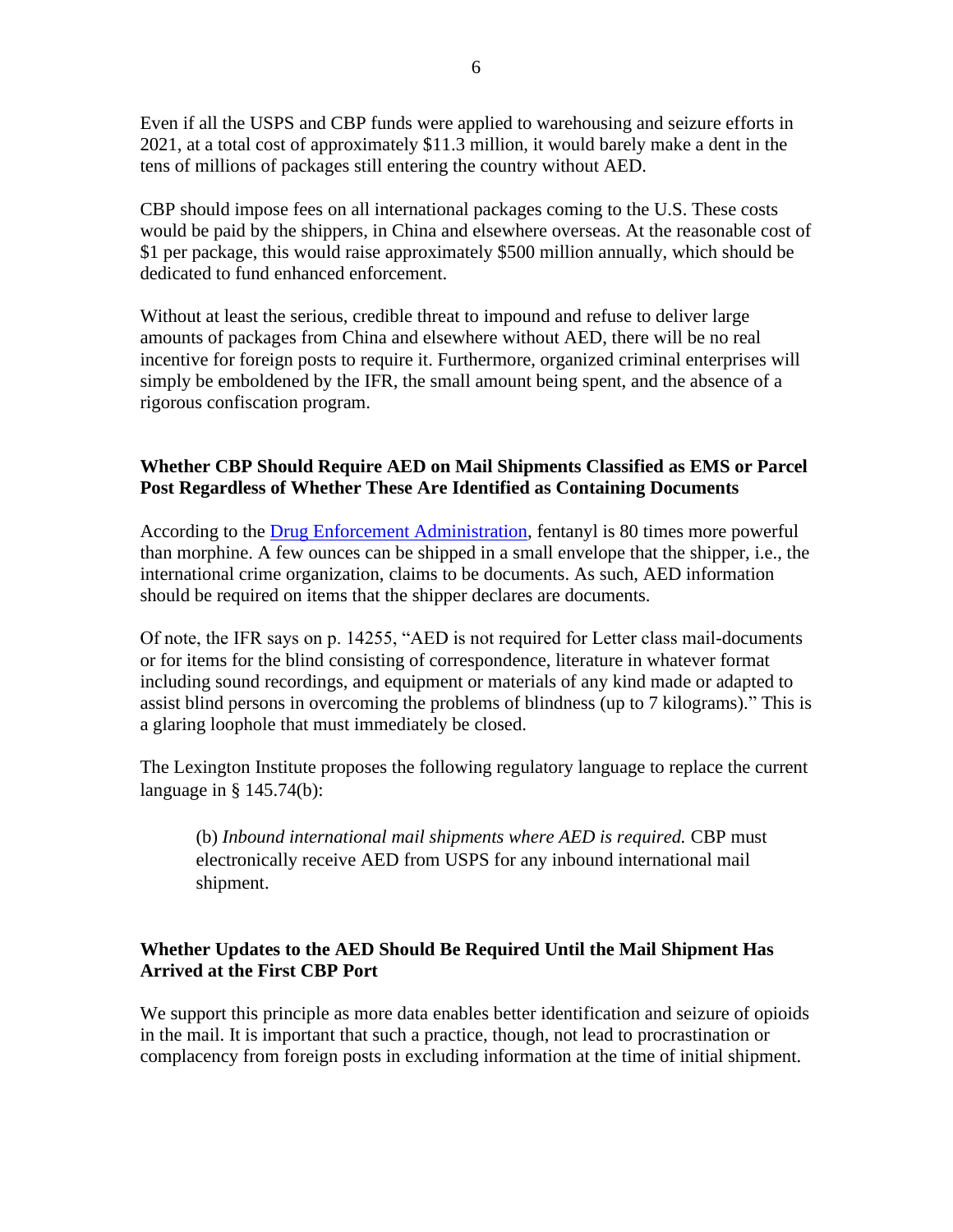It is essential to both gauge the quality of AED information provided, as well as whether it is provided at all. The regulations should address steps that will be taken to identify gibberish or clearly wrong information to better identify suspicious packages. Language and translation challenges add impetus for such assessments.

The Office of Inspector General of the U.S. Postal Service was clear on the problems of error-ridden AED in a September 30, 2020 [report:](https://www.uspsoig.gov/document/implementing-advanced-electronic-data-challenges-and-opportunities) " In addition to the presence of AED for inbound packages, the quality and reliability of that AED also matters. Otherwise, it will be of little use to law enforcement."

Much of the information on completed AED forms is either wrong, or incomprehensible, underscoring the need for higher quality information and continuous improvement in AED practices.

#### **Additional Concerns and Recommendations**

The IFR does not say how compliance will be monitored. This should be discussed publicly and in detail in revised regulations. Given the long delays in implementing AED regulations, it is imperative that quarterly reports be prepared with the number of packages entering the U.S. with AED, the percent searched and how often opioids and other illegal products were found. These quarterly reports should also discuss which countries are providing AED information satisfactorily and those that are of concern.

There is precedent for CBP reporting similar information. On October 30, 2020 [CBP announced,](https://www.cbp.gov/newsroom/national-media-release/fda-homeland-security-agencies-take-additional-action-prevent-import#:~:text=In%20fiscal%20year%20(FY)%202019,products%20at%20its%20IMF%20facilities.&text=Of%20these%20products%2C%20more%20than,products%20that%20have%20been%20destroyed) in conjunction with a Memorandum of Understanding signed with the U.S. Food and Drug Administration (FDA), that in fiscal year 2020 27,500 mail parcels containing 43,000 FDA-regulated products were screened. Of these, 34,000, or 79.6 percent of the 43,000 products screened, were refused admission with 24,000 of the products destroyed.

The high percent of illegal products underscores the need for a rigorous AED program and strong enforcement of The STOP Act.

We suggest the following language in addition to the interim rule's current provisions:

### **§ 145.76 Compliance Reporting Requirements**

- (a) CBP shall collect information and publish a quarterly report that tracks CBP and USPS progress in upholding these regulations. CBP shall include the following information:
	- (1) The total volume of inbound international mail packages received by USPS;
	- (2) The total volume of inbound international mail packages received by USPS with AED;